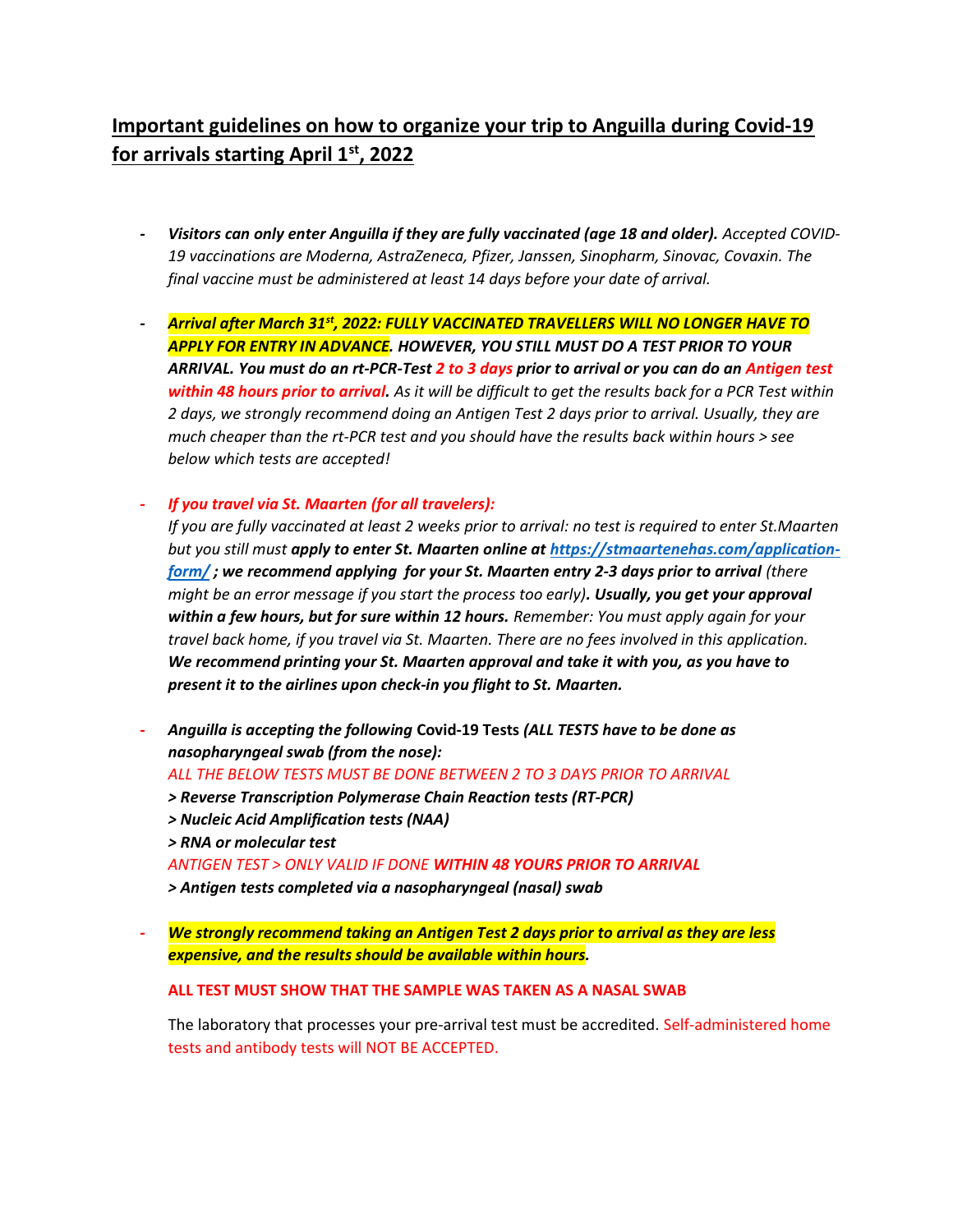- Once you receive your negative test result, we recommend strongly to send the test to us (Email) so we can verify it is valid for your entry to Anguilla. We also recommend printing a copy of your test to take with you, as you must present it together with your proof of full vaccination when checking in on either your flight to Anguilla or your boat trip from St. Maarten to Anguilla. Without those two mandatory documents, you will NOT be allowed to board your plane or boat to Anguilla.
- If you travel via St. Maarten, we will assist you in booking your semi-private charter boat from the Airport in St. Maarten to Anguilla or you can also fly from St. Maarten to Anguilla. The public ferry from the French side is currently only running 3 times a day and we do not recommend it.

## **On your arrival in Anguilla**

- a) If your last vaccine (last dose) is more than 14 days old, but not more than 6 months old, or if you received already a booster shot (even if it is older than 6 month), you will not be tested again upon entry to Anguilla: You are free to move around the island without any restrictions, can rent a car, go shopping and visit restaurants from the minute you clear immigration and customs. Enjoy your stay!
- b) If your last vaccine (last dose) is more than 6 months old and you did not receive a booster, you will be tested on arrival. There will be a US\$50.00 fee for the entry test payable at the port of entry. You will have to take a certified taxi to Carimar Beach Club and stay on property until you receive the arrival test result for your party. Usually, it takes a couple of hours to receive your result. Make sure you also check your Junk Mail as well when waiting for the result. You can take a swim, but you need to always keep a social distance (6 feet). After you received your negative test result, you are free to explore the island, rent a car and enjoy Anguilla as always.
- c) Unvaccinated visitors under 18 years old are only permitted to enter Anguilla if they are accompanied by fully vaccinated travelers). They will be tested on arrival (US\$ 50.00 fee), same procedure as listed under b).
- When you leave the Island: Anguilla itself does not require a test when you depart. However, most countries, including the US, are requiring a test (sometimes an Antigen Test is sufficient) to enter their country. We can arrange the test for you a few days prior to departure. Cost of those tests are between US\$ 60.00 to US\$ 100.00 (Antigen test) and US\$ 100.00 to US\$ 150.00 (PCR-Test). Starting December  $6<sup>th</sup>$ , the United States is requiring a Covid test one day prior to arrival in the US. Anguilla can provide the test in time, and you will receive the result before your departure. We recommend strongly to reserve your test as early as possible in advance (after your arrival). Please contact us and we will assist you in arranging the test you need to travel back to your home. We can also arrange to have the test done at Carimar Beach Club, however, there will be a surcharge between \$15.00 and \$50.00 per person (pending on the day and who will do the test). Testing pricing subject to change.